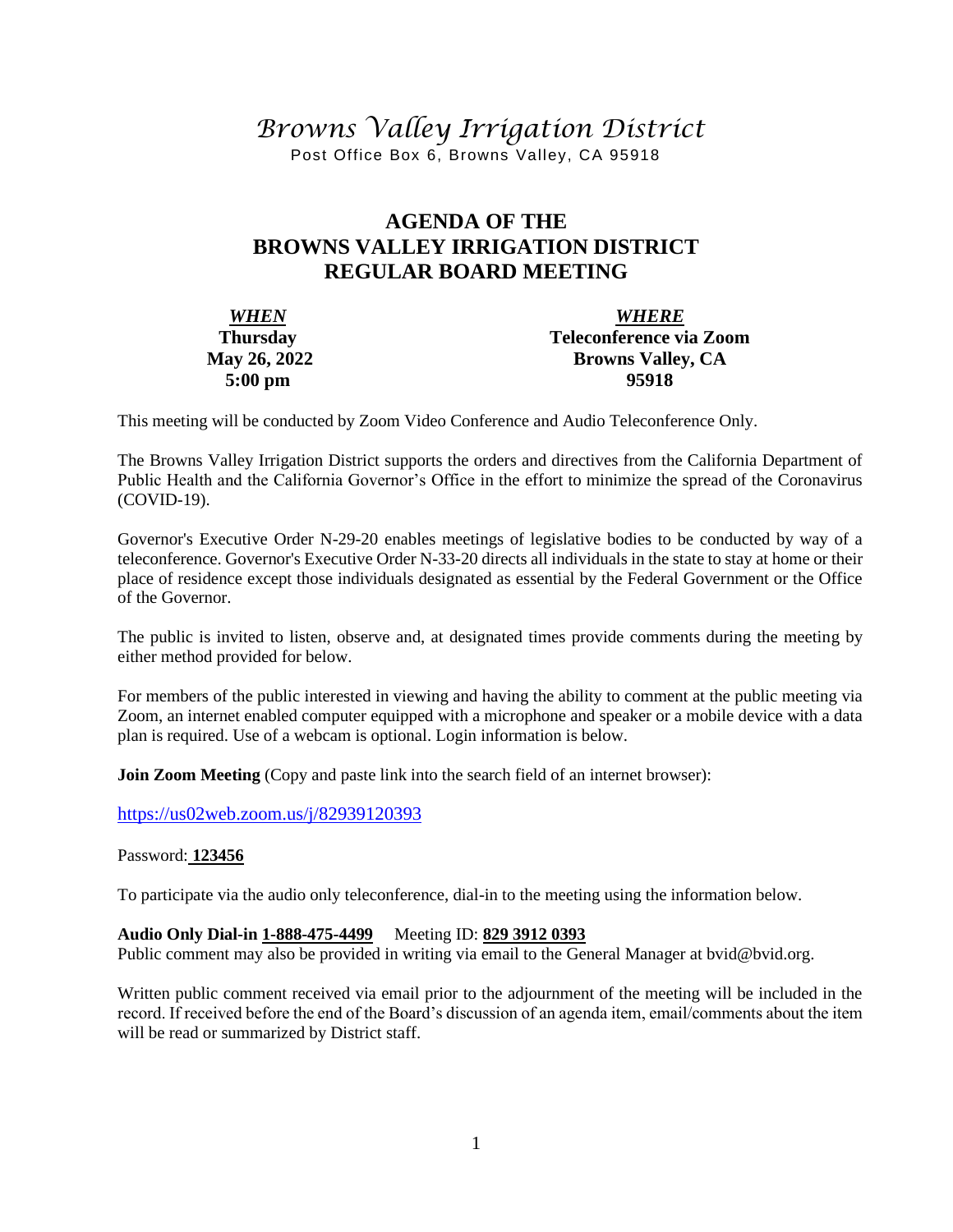#### **MINUTES OF THE REGULAR BOARD MEETING OF THE BROWNS VALLEY IRRIGATION DISTRICT MAY 26, 2022**

President Bordsen called the Regular Meeting of the Board of Directors of the Browns Valley Irrigation District to order. Directors present were Wheeler, Woods, Lowe and Sokoloski. Also in attendance were Secretary /Manager Kelly McNally, Clerk Springsteen, and Operations Manager Shrader.

**1. Minutes: The Minutes of the May 12, 2022 Board Meeting will be reviewed by the Board for approval.** A motion by Director Woods seconded by Director Lowe to approve the May 12, 2022, minutes. All ayes, motion passed.

**2. Public Forum:** Any member of the public may address and ask questions of the Board relating to any matter within the Board's jurisdiction provided the matter is not on the agenda. The public also may address the Board during an agenda item.

• Marlena Tiff of 6472 Marysville Rd inquired about changes to delivery service

**3. The Board will consider executing Amendment 2 to the Browns Valley Irrigation District Agreement with Landowner for Groundwater Pumping (Manahui-Black Diamond) naming a successor to the property.** A motion by Director Lowe seconded by Director Woods to approve the Amendment 2 to the Groundwater Pumping Agreement. All ayes, motion passed.

**4. The Board will consider authorizing the Manager to execute the Agreement for the Temporary Transfer of Water from the Browns Valley Irrigation District to Dudley Ridge Water District and Santa Clara Valley Water District (Conserved Water Transfer).** A motion by Director Woods seconded by Director Wheeler to authorize the General Manager to execute the 2022 Conserved Water Transfer Agreement. All ayes, motion passed.

**5. The Board will consider a resolution Authorizing the execution of a quitclaim deed that conveys the unused easement back to the landowner.** A motion by Director Lowe, seconded by Director Woods to adopt Resolution 05-26-22-01 Director Bordsen polled the Board

| AYES:           | Directors Bordsen, Lowe, Wheeler, Sokoloski and Woods |
|-----------------|-------------------------------------------------------|
| NOES:           | <b>None</b>                                           |
| <b>ABSTAIN:</b> | None                                                  |
| ABSENT:         | <b>None</b>                                           |
|                 | Resolution 05-26-22-01 Passed                         |
|                 |                                                       |

**6. The Board will consider authorizing the purchase of a HDPE Pipe Fusion machine.** A motion by Director Bordsen seconded by Director Woods to authorize the purchase of HDPE Fusion machine. All ayes, motion passed.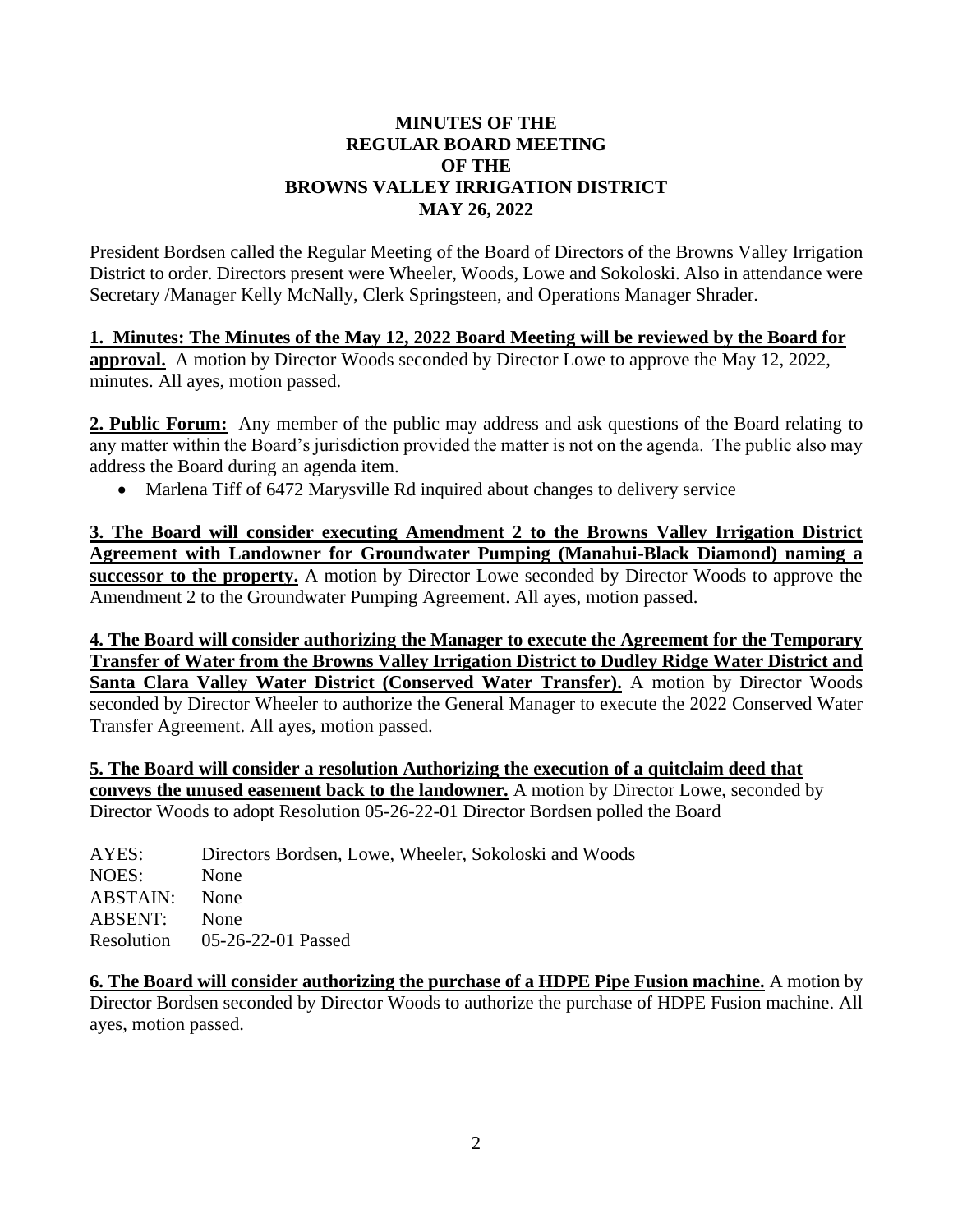**7. The Board discuss the office and boardroom remodel and may take action as appropriate.** A motion by Director Bordsen seconded by Director Woods to cancel the pending remodel and rent the property at 5370 Marysville Rd and start the process with a new office located east of the current shop at 9370 Browns Valley School Rd. All ayes, motion passed.

**8. Manager's Report:** The Manager will report to the Board current information concerning the district operations.

| COLLEN 19 L'END 9 HE CO |                         |       |            |                                 |                    |                   |
|-------------------------|-------------------------|-------|------------|---------------------------------|--------------------|-------------------|
| <b>DATE</b>             | <b>REMAINING SUPPLY</b> |       |            | LAKE ELEVATION DIST BELOW SPILL | <b>RELEASES</b>    | <b>GEN OUTPUT</b> |
|                         | <b>VOLUME</b>           | $\%$  |            |                                 |                    |                   |
| <b>TODAY</b>            | 30,280 AF               | 61.2% | 1.161.4 FT | 21.6 FT                         | <b>CFS</b><br>67.8 | 368 kW            |
| 11 YEAR AGO             | 16,660 AF               | 33.7% | 1,142.8 FT | 40.2 FT                         | <b>CFS</b><br>61.8 | 33 kW             |

# **COLLINS LAKE STATUS**

# **YUBA RIVER STATUS (PUMPLINE CANAL)**

| <b>DATE</b>  | <b>MAX DIVERSION RATE</b> | <b>BVID WATER RIGHT</b> | <b>CURRENT</b><br>DIVERSION* |  |
|--------------|---------------------------|-------------------------|------------------------------|--|
|              | (BVID/YWA CONTRACT)       | (CURRENT MONTH)         |                              |  |
| <b>TODAY</b> | <b>CES</b><br>90.         | <b>CFS</b><br>90.       | <b>CFS</b><br>40.            |  |

*\*If the current diversion exceeds BVID monthly water right, the difference is deducted from the district's "Project Base Supply."*

# **STAFF ACTIVITIES**

We remain under a drought ordinance and are limiting customers from increasing their services and new customers are only eligible for one unit of water until the ordinance is lifted.

The Administrative Services Manager and Technical Services Manager have complied the shut-off list and it has been given to Operations to begin shut-offs.

On Wednesday May 18, the Manager attended the Project Operations and Development (POD) Committee meeting at YWA, and BVID's request for a drone was given preliminary approved. The final approval will be before the YWA Board on June 7.

The air conditioning at the BVID office gave out on May 19, and staff has accepted a bid for a new mini split to be installed as soon as possible. The new unit will cool and heat the current office and will also be able to be used after the office/boardroom construction.

#### **CURRENT PROJECTS**

#### **Groundwater Substitution Transfer**

Pumping for the 2022 Groundwater Substitution transfer began on April 15, 2022 and will continue through October 31, 2022.

The Member Units are working with a well drilling company to have on-call for potential third-party impacts.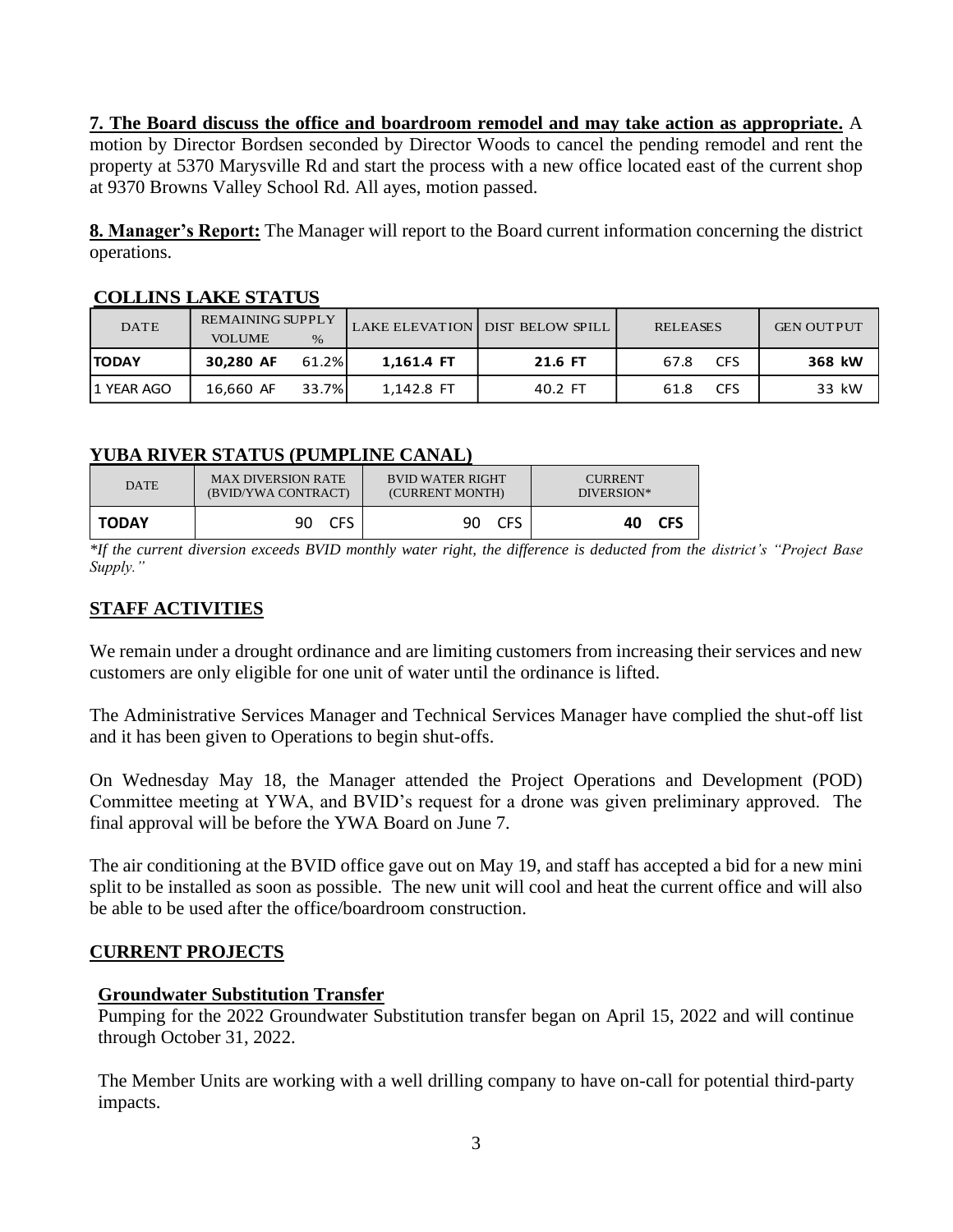### **Conserved Water Transfer**

The Santa Clara Valley and Dudley Ridge Water Districts have agreed to the terms of the Conserved Water Transfer and the agreement was presented to the Board during action items.

The transfer is scheduled for the beginning of August.

#### **PAST MEETINGS**

| 5/17/2022 | YWA Board of Directors meeting.                                                                                                       |
|-----------|---------------------------------------------------------------------------------------------------------------------------------------|
| 5/18/2022 | Yuba IRWM Meeting.                                                                                                                    |
| 5/18/2022 | <b>Yuba Water Project Operations and Development Committee.</b>                                                                       |
| 5/19/2022 | Yuba River Endowment Board meeting.                                                                                                   |
| 5/20/2022 | <b>BVID Staff and Marlaina Tiff.</b>                                                                                                  |
| 5/23/2022 | The Tricky Yuba Movie Premiere                                                                                                        |
| 5/24/2022 | The Manager met with Ryan McNally and Kurtis Crawford of YWA to discuss purchasing<br>practices for the Sicard Flat Pipeline project. |
| 5/25/2022 | Member Unit Water Management Workshop.                                                                                                |

#### **FUTURE MEETINGS**

- 5/27/2022 BVID Staff, Marcus Bole and Sean Jensen to discuss Sicard Flat Pipeline project.
- 5/31/2022 Yuba County Planning regarding Broadband Partnership.
- 5/31/2022 Yuba County OES and CAO to discuss potential remote EOC location.
- 5/31/2022 BVID Staff and YWA to discuss bid and purchasing for Sicard Flat Pipeline project.
- 6/6/2022 Bay-Delta Task Force Meeting
- 6/7/2022 YWA Board of Directors meeting.

## **DISTRIBUTION MAINTENANCE / OPERATIONS**

#### **Upper District**

On Tuesday May 23, staff discovered approximately 80' of the Sicard ditch bank had collapsed. Crew was deployed and a repair plan was put into motion. BVID's small staff was able to get a new grade cut into the hillside and over 100' of pipe and concrete in place much quicker than anticipated. The water was turned back on and was flowing in the ditch late Wednesday evening.

A major ditch leak has been discovered on the main ditch near McMillian Drive. This repair will require the main ditch be shut off for approximately 24 hours while the leak is fixed. Staff is looking at the  $31<sup>st</sup>$ and district customers will be notified of the outage.

Crew repaired mainline repairs on the Able line and the Peoria Road line.